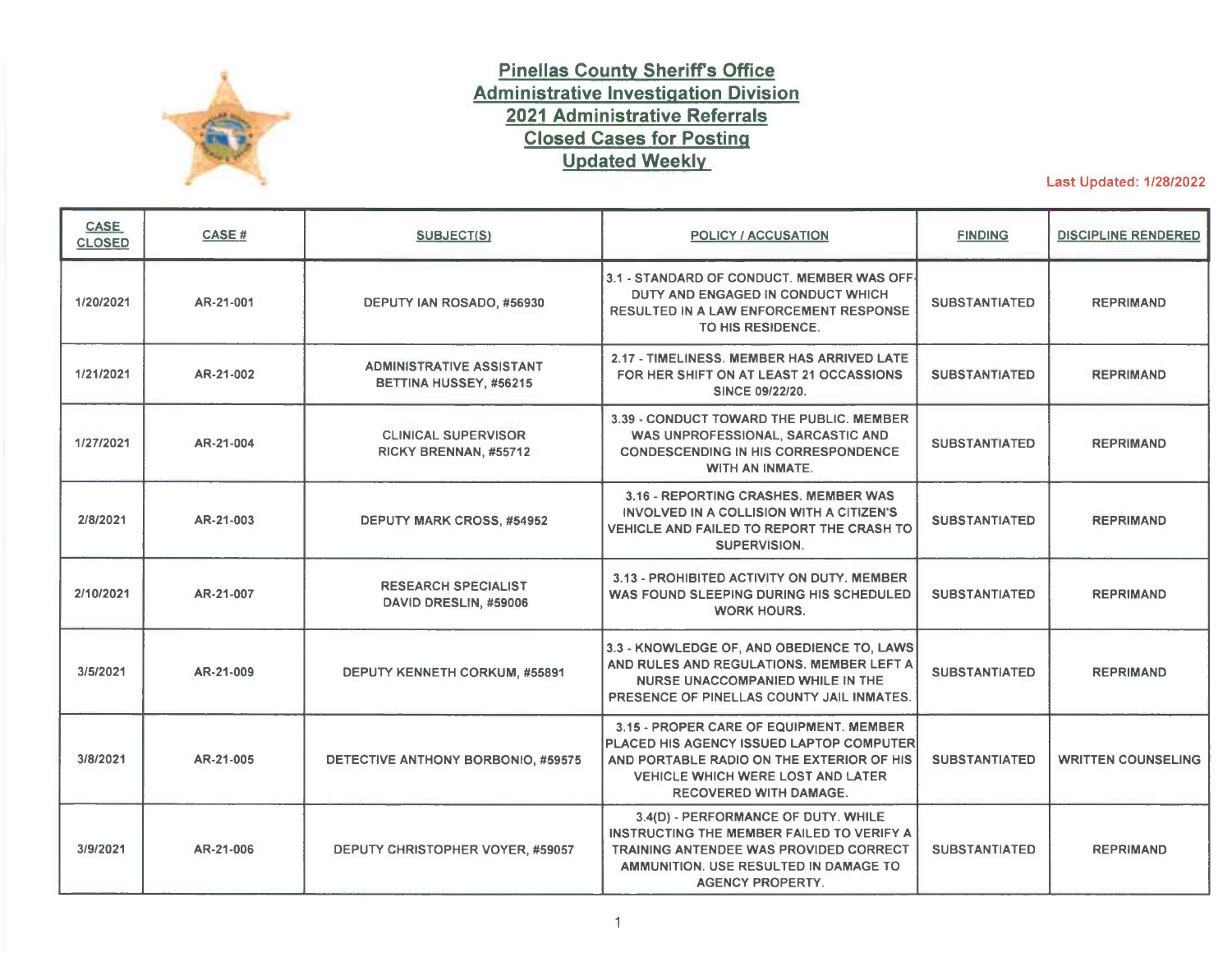| <b>CASE</b><br><b>CLOSED</b> | CASE#     | <b>SUBJECT(S)</b>                                                            | POLICY / ACCUSATION                                                                                                                                        | <b>FINDING</b>       | <b>DISCIPLINE RENDERED</b> |
|------------------------------|-----------|------------------------------------------------------------------------------|------------------------------------------------------------------------------------------------------------------------------------------------------------|----------------------|----------------------------|
| 3/9/2021                     | AR-21-008 | <b>CHILD PROTECTION INVESTIGATOR</b><br>NICOLE STANLEY, #60105               | 3.4(D) - PERFORMANCE OF DUTY. MEMBER<br><b>FAILED TO COMPLETE CASE RELATED</b><br><b>DOCUMENTATION WITHIN TIMEFRAMES</b><br><b>ESTABLISHED BY POLICY.</b>  | <b>SUBSTANTIATED</b> | <b>REPRIMAND</b>           |
| 3/12/2021                    | AR-21-010 | <b>FAMILY SUPPORT SERVICES WORKER</b><br>DEANNA HOBSON, #60178               | 3.3 - KNOWLEDGE OF, AND OBEDIENCE TO, LAWS<br>AND RULES AND REGULATIONS. MEMBER<br><b>CONDUCTED AN UNAUTHORIZED COMPUTER</b><br>INQUIRY.                   | <b>SUBSTANTIATED</b> | <b>WRITTEN COUNSELING</b>  |
| 3/15/2021                    | AR-21-016 | <b>CORPORAL GILBERTO PEREZ, #57156</b>                                       | 3.3 - KNOWLEDGE OF, AND OBEDIENCE TO, LAWS<br>AND RULES AND REGULATIONS, MEMBER<br><b>ACCIDENTALLY DISCHARGED HIS ELECTRONIC</b><br><b>CONTROL WEAPON.</b> | <b>SUBSTANTIATED</b> | <b>WRITTEN COUNSELING</b>  |
| 3/22/2021                    | AR-21-015 | DEPUTY JOSEPH ROBINSON, #58520                                               | 2.17 - TIMELINESS. MEMBER HAS ARRIVED LATE<br>FOR HIS SHIFT ON SIX OCCASIONS SINCE 10/15/20                                                                | <b>SUBSTANTIATED</b> | <b>REPRIMAND</b>           |
| 3/25/2021                    | AR-21-014 | DEPUTY JAMES WILHELM, #56466                                                 | 3.3 - KNOWLEDGE OF, AND OBEDIENCE TO, LAWS<br>AND RULES AND REGULATIONS. MEMBER<br>ACCIDENTALLY DISCHARGED HIS ELECTRONIC<br><b>CONTROL WEAPON.</b>        | <b>SUBSTANTIATED</b> | <b>WRITTEN COUNSELING</b>  |
| 3/26/2021                    | AR-21-013 | <b>LICENSED PRACTICAL NURSE</b><br>JANIS MCKIEL, #59672                      | 3.4(D) - PERFORMANCE OF DUTY. MEMBER<br>FAILED TO RESPOND TO AN INMATE MEDICAL<br><b>COMPLAINT REPORTED BY A DETENTION</b><br>DEPUTY.                      | <b>SUBSTANTIATED</b> | <b>REPRIMAND</b>           |
| 3/29/2021                    | AR-21-017 | <b>CORPORAL SHAWN BRINSON, #58505</b><br><b>DEPUTY EUGENE SNITKO, #58643</b> | 3.31(D) - FAILING TO SUBMIT PROPERLY WRITTEN<br><b>REPORTS. MEMBERS FAILED TO DOCUMENT</b><br>THEIR INVOLVEMENT IN AN INCIDENT WITH AN<br><b>INMATE.</b>   | <b>SUBSTANTIATED</b> | <b>REPRIMAND</b>           |
| 3/31/2021                    | AR-21-018 | DETECTIVE DENNIS CURTIN, #58373                                              | 3.15 - PROPER CARE OF EQUIPMENT. MEMBER<br><b>LOST HIS AGENCY ISSUED ELECTRONIC</b><br><b>CONTROL WEAPON.</b>                                              | <b>SUBSTANTIATED</b> | <b>WRITTEN COUNSELING</b>  |
| 4/1/2021                     | AR-21-012 | <b>LICENSED PRACTICAL NURSE</b><br>REGINALD JOSEPH, #58131                   | 3.4(D) - PERFORMANCE OF DUTY. MEMBER<br><b>FAILED TO FOLLOW ESTABLISHED PROCEDURES</b><br>WHILE ADDRESSING A PATIENT'S MEDICAL<br><b>COMPLAINT.</b>        | <b>SUBSTANTIATED</b> | <b>WRITTEN COUNSELING</b>  |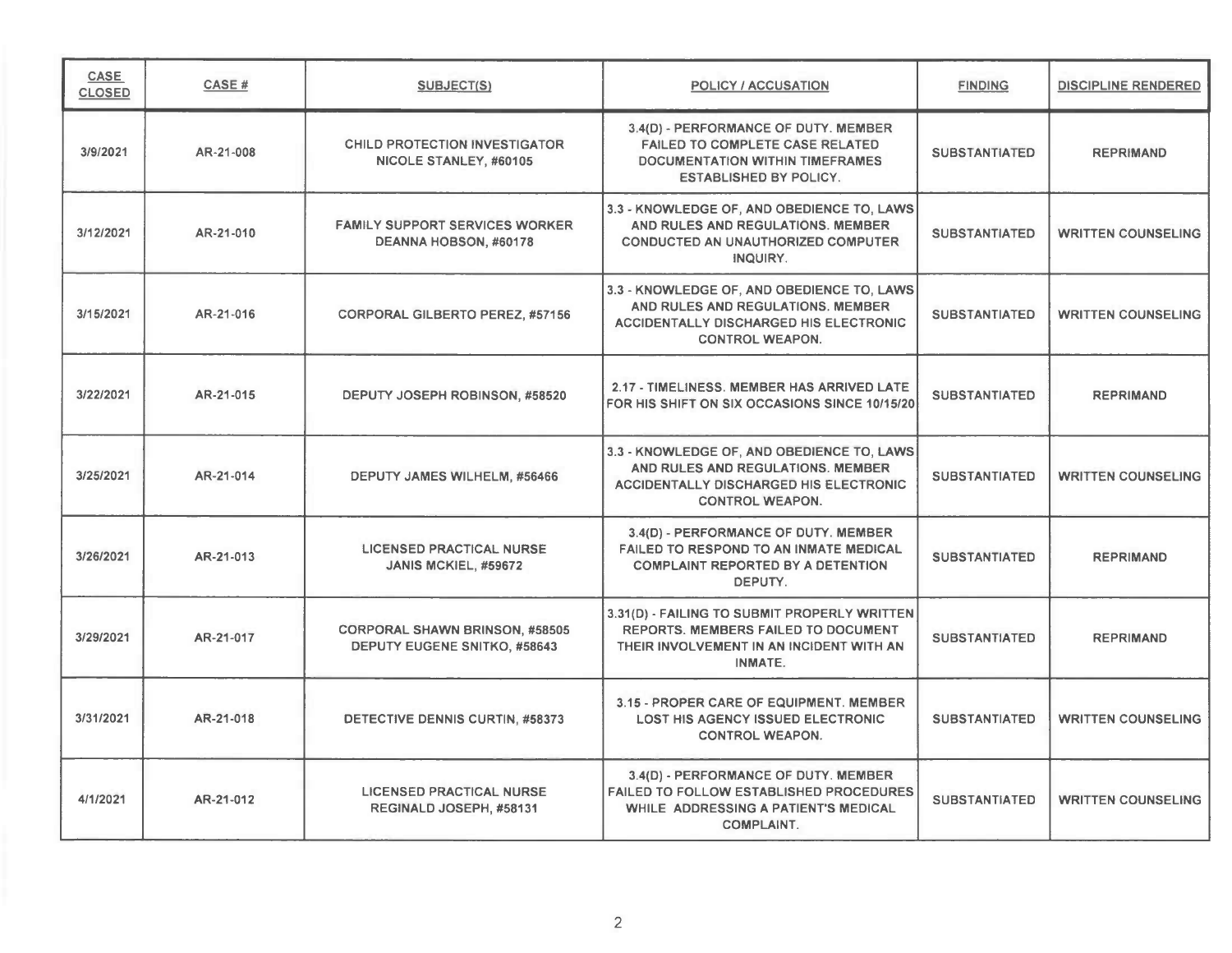| CASE<br><b>CLOSED</b> | CASE#     | <b>SUBJECT(S)</b>                                                     | POLICY / ACCUSATION                                                                                                                                                                        | <b>FINDING</b>       | <b>DISCIPLINE RENDERED</b> |
|-----------------------|-----------|-----------------------------------------------------------------------|--------------------------------------------------------------------------------------------------------------------------------------------------------------------------------------------|----------------------|----------------------------|
| 4/29/2021             | AR-21-023 | <b>CORPORAL THOMAS CASSIDY, #58636</b><br>DEPUTY HUNTER STOUT, #60156 | 3.4(D) - PERFORMANCE OF DUTY. MEMBERS DID<br>NOT AUTHOR A WRITTEN REPORT OR NOTIFY<br>CHAIN OF COMMAND OF INMATE FIGHT.                                                                    | <b>SUBSTANTIATED</b> | <b>REPRIMAND</b>           |
| 5/3/2021              | AR-21-019 | <b>LICENSED PRACTICAL NURSE</b><br>ALANNA SPINACI, #60378             | 3.39 - CONDUCT TOWARD THE PUBLIC. MEMBER<br>ENGAGED IN A VERBAL ARGUMENT WITH AN<br>INMATE AND CALLED THE INMATE A PROFANE<br>NAME.                                                        | <b>SUBSTANTIATED</b> | <b>WRITTEN COUNSELING</b>  |
| 5/3/2021              | AR-21-022 | DEPUTY HERBERT PORRATA, #60304                                        | 3.3 - KNOWLEDGE OF, AND OBEDIENCE TO, LAWS<br>AND RULES AND REGULATIONS. MEMBER<br><b>ACCIDENTALLY DISCHARGED HIS ELECTRONIC</b><br><b>CONTROL WEAPON.</b>                                 | <b>SUBSTANTIATED</b> | <b>WRITTEN COUNSELING</b>  |
| 5/13/2021             | AR-21-011 | <b>LICENSED PRACTICAL NURSE</b><br>JANE DESANTO, #56255               | 3.4(D) - PERFORMANCE OF DUTY. MEMBER<br>ALLOWED AN INMATE COMPLAINANING OF A<br><b>MEDICAL CONCERN TO REMAIN IN THEIR</b><br><b>CURRENT HOUSING.</b>                                       | <b>SUBSTANTIATED</b> | <b>WRITTEN COUNSELING</b>  |
| 5/14/2021             | AR-21-020 | SERGEANT JAMES ARNTZ, #55450                                          | 3.31(F) - FAILURE TO PROPERLY SUPERVISE.<br><b>MEMBER FAILED TO PROPERLY SUPERVISE A</b><br>SUBORDINATE MEMBER WHO ENGAGED IN THE<br><b>PURSUIT OF A VEHICLE.</b>                          | <b>SUBSTANTIATED</b> | <b>REPRIMAND</b>           |
| 5/17/2021             | AR-21-025 | DEPUTY CARLOS PURCHADES, #60154                                       | 3.15 - PROPER CARE OF EQUIPMENT. MEMBER<br><b>FAILED TO SECURE HIS PERSONALLY OWNED</b><br>VEHICLE, RESULTING IN THE THEFT OF HIS<br><b>AGENCY CREDENTIALS.</b>                            | <b>SUBSTANTIATED</b> | <b>WRITTEN COUNSELING</b>  |
| 5/25/2021             | AR-21-021 | <b>DEPUTY JONATHAN MCMANIS, #56128</b>                                | 3.1 - STANDARD OF CONDUCT. MEMBER MADE<br>INAPPROPRIATE COMMENTS WHILE ATTENDING<br><b>TRAINING.</b>                                                                                       | <b>SUBSTANTIATED</b> | <b>REPRIMAND</b>           |
| 6/1/2021              | AR-21-028 | SERGEANT JAMES BRUECHNER, #54400                                      | 3.31(F) - FAILURE TO PROPERLY SUPERVISE.<br>MEMBER FAILED TO PROPERLY SUPERVISE A<br>SUBORDINATE MEMBER, WHICH RESULTED IN A<br><b>CRIMINAL INVESTIGATION BEING HANDLED</b><br>IMPROPERLY. | <b>SUBSTANTIATED</b> | <b>REPRIMAND</b>           |
| 6/2/2021              | AR-21-029 | JUVENILE ELECTRONIC MONITORING<br>SPECIALIST PAUL HICKS, #56223       | 3.4(D) - PERFORMANCE OF DUTY. MEMBER WAS<br>SARCASTIC AND DEFIANT TOWARD AN<br>ASSISTANT STATE ATTORNEY DURING TRIAL<br><b>PREPARATIONS.</b>                                               | <b>SUBSTANTIATED</b> | <b>WRITTEN COUNSELING</b>  |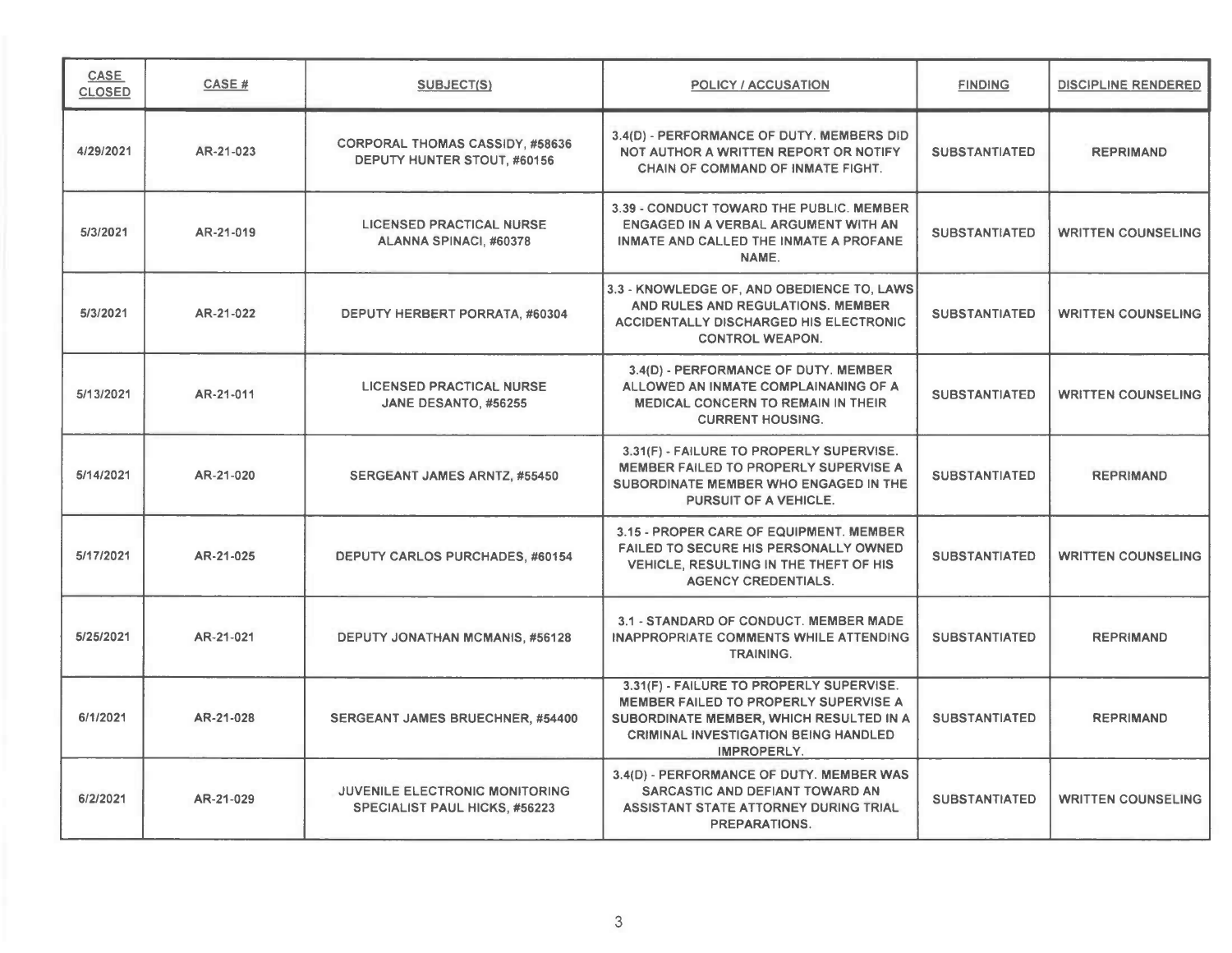| <b>CASE</b><br><b>CLOSED</b> | <b>CASE#</b> | <b>SUBJECT(S)</b>                                                          | POLICY / ACCUSATION                                                                                                                                                  | <b>FINDING</b>       | <b>DISCIPLINE RENDERED</b> |
|------------------------------|--------------|----------------------------------------------------------------------------|----------------------------------------------------------------------------------------------------------------------------------------------------------------------|----------------------|----------------------------|
| 6/2/2021                     | AR-21-030    | <b>CORPORAL KEVIN FEY, #58326</b>                                          | 3.3 - KNOWLEDGE OF, AND OBEDIENCE TO, LAWS<br>AND RULES AND REGULATIONS. MEMBER<br>ACCIDENTALLY DISCHARGED HIS ELECTRONIC<br><b>CONTROL WEAPON.</b>                  | <b>SUBSTANTIATED</b> | <b>WRITTEN COUNSELING</b>  |
| 6/4/2021                     | AR-21-024    | <b>DEPUTY NICHOLAS VEGA, #59647</b>                                        | 3.15 - PROPER CARE OF EQUIPMENT. MEMBER<br>LEFT HIS AGENCY ISSUED RIFLE UNSECURED IN<br>THE PASSENGER COMPARTMENT OF HIS<br>VEHICLE, WHICH WAS UNLOCKED.             | <b>SUBSTANTIATED</b> | <b>REPRIMAND</b>           |
| 6/8/2021                     | AR-21-027    | <b>PROBATION SUPERVISOR</b><br><b>DESIREE BRITT-ANDERSON, #57446</b>       | 3.4(D) - PERFORMANCE OF DUTY. MEMBER<br>FAILED TO TAKE FOLLOW-UP ACTION OR NOTIFY<br>HER SUPERVISION OF AN OVERSIGHT ERROR<br><b>DISCOVERED DURING A CASE AUDIT.</b> | <b>SUBSTANTIATED</b> | <b>REPRIMAND</b>           |
| 6/1/2021                     | AR-21-026    | DEPUTY CLAY SAUNDERS, #55790                                               | 3.19 - CARE, CUSTODY, AND CONTROL OF<br>PROPERTY / EVIDENCE, MEMBER FAILED TO<br>PROPERLY SUBMIT EVIDENCE COLLECTED<br>DURING A VEHICLE BURGLARY INVESTIGATION.      | <b>SUBSTANTIATED</b> | <b>WRITTEN COUNSELING</b>  |
| 6/21/2021                    | AR-21-031    | DEPUTY BRIAN BEELER, #59216                                                | 3.15 - PROPER CARE OF EQUIPMENT. MEMBER<br>LOST HIS AGENCY CREDENTIALS AND BUILDING<br><b>ACCESS CARD.</b>                                                           | <b>UNFOUNDED</b>     | N/A                        |
| 6/25/2021                    | AR-21-033    | DEPUTY CATHERINE FEDELE, #59038                                            | 3.3 - KNOWLEDGE OF, AND OBEDIENCE TO, LAWS<br>AND RULES AND REGULATIONS. MEMBER<br><b>ACCIDENTALLY DISCHARGED HER ELECTRONIC</b><br><b>CONTROL WEAPON.</b>           | <b>SUBSTANTIATED</b> | <b>WRITTEN COUNSELING</b>  |
| 6/25/2021                    | AR-21-036    | DEPUTY STEPHANIE MANN, #56187                                              | 3.39 - CONDUCT TOWARD THE PUBLIC. MEMBER<br>BEGAN AN UNWANTED, PERSONAL<br><b>CONVERSATION WITH AN INMATE.</b>                                                       | <b>SUBSTANTIATED</b> | <b>REPRIMAND</b>           |
| 6/29/2021                    | AR-21-035    | <b>MEDICAL DIRECTOR KEVIN KYLE, #58893</b>                                 | 3.1 - STANDARD OF CONDUCT. MEMBER WAS<br>RUDE AND CONDESCENDING TOWARD AN<br>APPLICANT.                                                                              | <b>SUBSTANTIATED</b> | <b>REPRIMAND</b>           |
| 7/7/2021                     | AR-21-032    | <b>INMATE RECORDS SPECIALIST III</b><br><b>MARLIN RIVERA-PEREZ, #59262</b> | 3.4(D) - PERFORMANCE OF DUTY. MEMBER<br><b>FAILED TO VERIFY A COURT ORDERED</b><br><b>CUSTODIAN WAS PRESENT PRIOR TO THE</b><br><b>RELEASE OF AN INMATE.</b>         | <b>SUBSTANTIATED</b> | <b>REPRIMAND</b>           |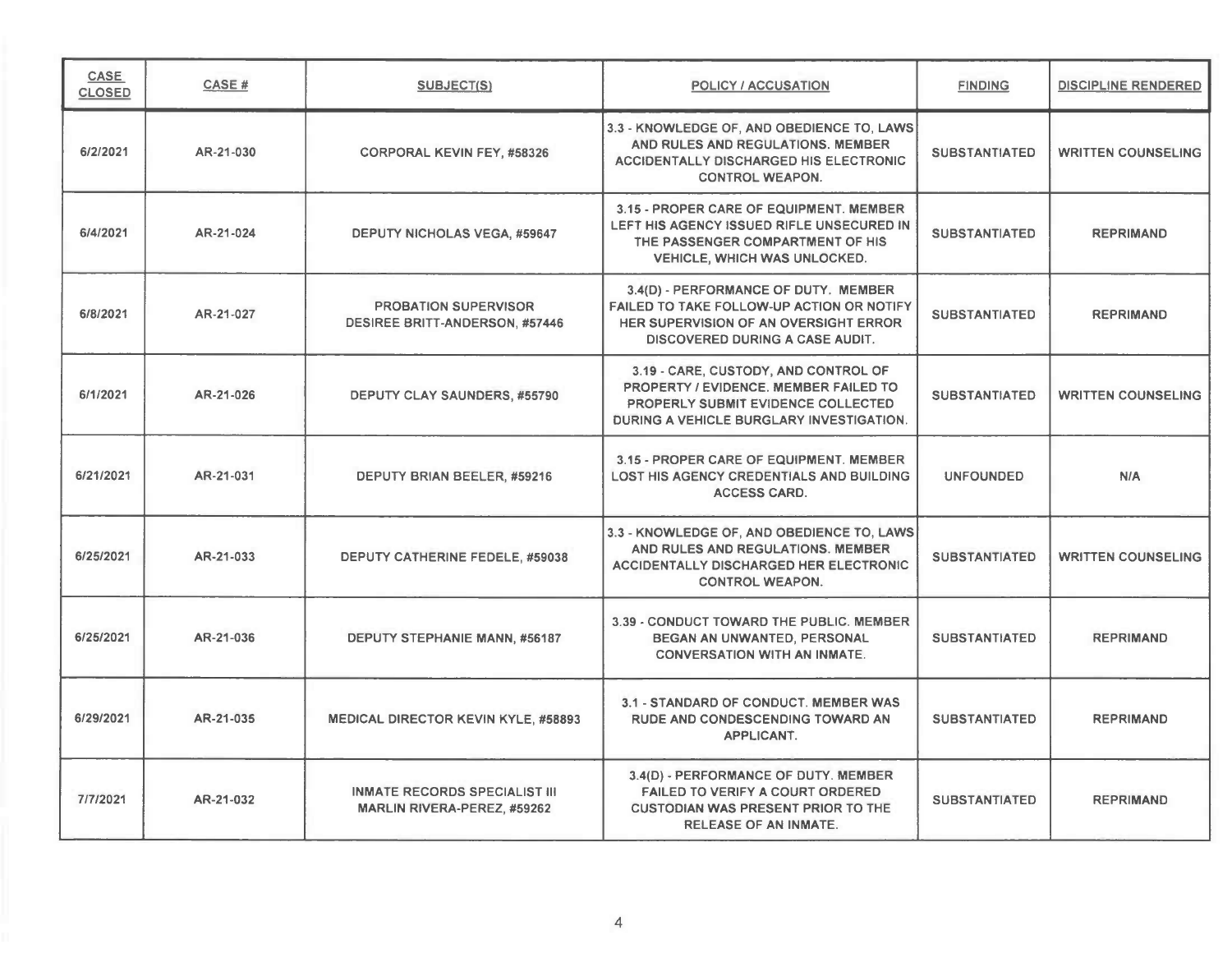| CASE<br><b>CLOSED</b> | CASE#     | SUBJECT(S)                                                                                                                                  | <b>POLICY / ACCUSATION</b>                                                                                                                                                                                                                     | <b>FINDING</b>       | <b>DISCIPLINE RENDERED</b> |
|-----------------------|-----------|---------------------------------------------------------------------------------------------------------------------------------------------|------------------------------------------------------------------------------------------------------------------------------------------------------------------------------------------------------------------------------------------------|----------------------|----------------------------|
| 7/12/2021             | AR-21-034 | LIEUTENANT THOMAS MONTGOMERY, #54581<br>LIEUTENANT WILLIAM BYRD, #54118<br>SERGEANT CHAD MCINTYRE, #56081<br>SERGEANT LONNIE REDMON, #56592 | 3.31(F) - FAILURE TO PROPERLY SUPERVISE.<br><b>MEMBERS TOOK NO SUPERVISORY ACTION TO</b><br>TERMINATE AN UNAUTHORIZED PURSUIT.                                                                                                                 | <b>SUBSTANTIATED</b> | <b>REPRIMAND X4</b>        |
| 8/2/2021              | AR-21-038 | <b>CORPORAL SCOTT COLLINS, #55688</b>                                                                                                       | 3.4(D) - PERFORMANCE OF DUTY. MEMBER<br>ALLOWED A HANDCUFFED JUVENILE TO<br>TEMPORARILY ESCAPE FROM HIS CUSTODY.                                                                                                                               | <b>SUBSTANTIATED</b> | <b>REPRIMAND</b>           |
| 8/9/2021              | AR-21-037 | <b>INMATE RECORDS SPECIALIST III</b><br><b>KAREN KUNZ, #57593</b>                                                                           | 3.4(D) - PERFORMANCE OF DUTY. MEMBER<br>FAILED TO TAKE ACTION ON A TELETYPE<br>RELEASING AN OUT OF STATE HOLD ON AN<br>INMATE. THE ERROR RESULTED IN A NINE AND A<br>HALF HOUR OVERSTAY.                                                       | <b>SUBSTANTIATED</b> | <b>REPRIMAND</b>           |
| 8/9/2021              | AR-21-040 | <b>INMATE RECORDS SPECIALIST III</b><br>EDITH PATRICK, #58099                                                                               | 3.4(D) - PERFORMANCE OF DUTY. MEMBER<br><b>INACCURATELY COMPLETED THE BOOKING</b><br><b>VERIFICATION PROCESS ON AN INMATE WHICH</b><br><b>RESULTED IN AN ERRONEOUS RELEASE.</b>                                                                | <b>SUBSTANTIATED</b> | <b>WRITTEN COUNSELING</b>  |
| 8/9/2021              | AR-21-045 | DEPUTY JACK SKIPPER, #59173                                                                                                                 | 3.3 - KNOWLEDGE OF, AND OBEDIENCE TO, LAWS<br>AND RULES AND REGULATIONS. MEMBER<br><b>ACCIDENTALLY DISCHARGED HIS ELECTRONIC</b><br><b>CONTROL WEAPON.</b>                                                                                     | <b>SUBSTANTIATED</b> | <b>WRITTEN COUNSELING</b>  |
| 8/10/2021             | AR-21-041 | <b>INMATE RECORDS SPECIALIST III</b><br><b>ANTOINETTE GUGLIOTA, #54151</b>                                                                  | 3.4(D) - PERFORMANCE OF DUTY. MEMBER<br><b>FAILED TO RECOGNIZE AN INMATE HAD AN</b><br>ACTIVE PROBABLE CAUSE AFFIDAVIT FOR THEIR<br>ARREST, WHICH RESULTED IN AN ERRONEOUS<br><b>RELEASE.</b>                                                  | <b>SUBSTANTIATED</b> | <b>REPRIMAND</b>           |
| 8/10/2021             | AR-21-044 | <b>CLINICAL SUPERVISOR</b><br>VALERIE PHILLIPS, #58451                                                                                      | 3.4(A) - PERFORMANCE OF DUTY. MEMBER<br><b>REFUSED TO ASSIST DETENTION AND</b><br><b>CORRECTIONS STAFF WITH THE BATHING OF AN</b><br><b>INMATE.</b>                                                                                            | <b>SUBSTANTIATED</b> | <b>REPRIMAND</b>           |
| 8/12/2021             | AR-21-042 | <b>SERGEANT JOHN WAUGH, #55220</b>                                                                                                          | 3.4(D) - PERFORMANCE OF DUTY. MEMBER<br>IMPROPERLY DIRECTED A SUBORDINATE TO<br><b>REFER CRIMINAL CHARGES TO THE STATE</b><br>ATTORNEY'S OFFICE IN LIEU OF A PHYSICAL<br>ARREST, AFTER PROBABLE CAUSE HAD BEEN<br>DEVELOPED FOR CHILD NEGLECT. | <b>SUBSTANTIATED</b> | <b>REPRIMAND</b>           |
| 8/27/2021             | AR-21-047 | DEPUTY LEVI BLAKE, #59881                                                                                                                   | 3.4(D) - PERFORMANCE OF DUTY. MEMBER<br>FAILED TO APPEAR FOR A VIDEO DEPOSITION<br>FOR WHICH HE WAS SUBPOENAED TO ATTEND.<br>ADDITIONALLY, MEMBER AUTHORED SIX<br><b>REPORTS WHICH CONTAINED CRITICAL ERRORS.</b>                              | <b>SUBSTANTIATED</b> | <b>WRITTEN COUNSELING</b>  |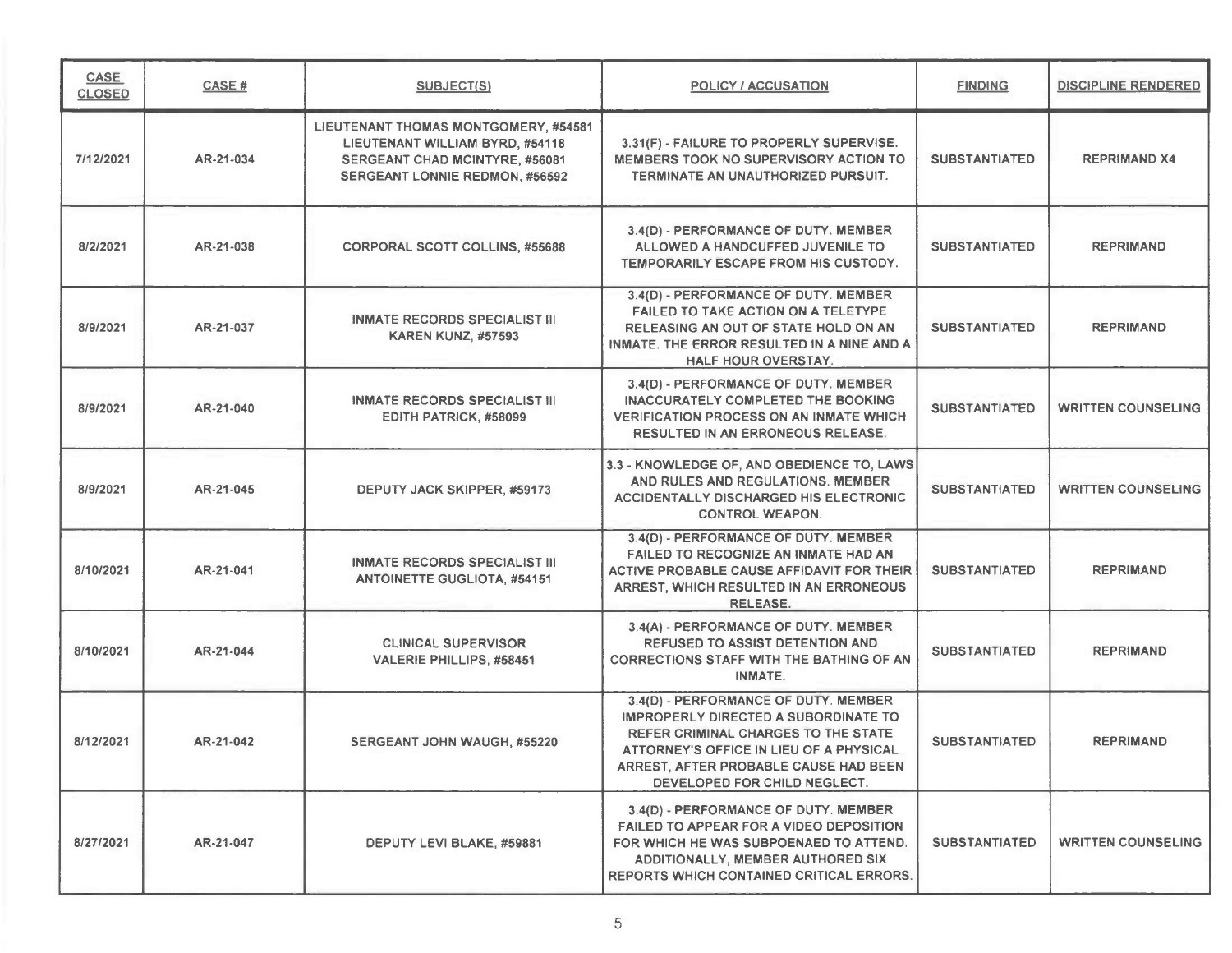| <b>CASE</b><br><b>CLOSED</b> | CASE#     | SUBJECT(S)                                                                 | POLICY / ACCUSATION                                                                                                                                                                                                                 | <b>FINDING</b>       | <b>DISCIPLINE RENDERED</b> |
|------------------------------|-----------|----------------------------------------------------------------------------|-------------------------------------------------------------------------------------------------------------------------------------------------------------------------------------------------------------------------------------|----------------------|----------------------------|
| 8/27/2021                    | AR-21-043 | <b>LIEUTENANT RYAN BUCKLEY, #54125</b>                                     | 3.4(D) - PERFORMANCE OF DUTY. MEMBER<br><b>FAILED TO ADEQUATELY STAFF HIS SHIFT</b><br>DURING A HOLIDAY WEEKEND.                                                                                                                    | <b>SUBSTANTIATED</b> | <b>REPRIMAND</b>           |
| 9/10/2021                    | AR-21-039 | <b>SERGEANT AARON BELCHER, #57109</b>                                      | 3.15 - PROPER CARE OF EQUIPMENT. MEMBER'S<br>AGENCY CREDENTIALS WERE EITHER LOST OR<br>STOLEN.                                                                                                                                      | <b>SUBSTANTIATED</b> | <b>WRITTEN COUNSELING</b>  |
| 9/13/2021                    | AR-21-048 | <b>FORENSIC SCIENCE SPECIALIST</b><br>LINDA SCIRE, #52760                  | 3.19 - CARE, CUSTODY, AND CONTROL OF<br>PROPERTY / EVIDENCE. MEMBER LOST AN ITEM<br>OF EVIDENCE WHICH WAS PART OF A CRIMINAL<br><b>INVESTIGATION.</b>                                                                               | <b>SUBSTANTIATED</b> | <b>WRITTEN COUNSELING</b>  |
| 10/4/2021                    | AR-21-049 | DEPUTY JASON ELLIS, #57430                                                 | 3.4(D) - PERFORMANCE OF DUTY. MEMBER<br>FAILED TO USE APPROPRIATE OFFICER SAFETY<br>TACTICS WHEN DEALING WITH AN AGGRESSIVE<br>AND UNCOOPERATIVE SUSPECT.                                                                           | <b>SUBSTANTIATED</b> | <b>WRITTEN COUNSELING</b>  |
| 10/4/2021                    | AR-21-050 | DEPUTY JONATHAN JOYNER, #56971                                             | 3.32 - ABUSE OF SICK TIME. MEMBER CALLED<br><b>OUT SICK AFTER A REQUEST TO UTILIZE</b><br><b>VACATION TIME WAS DENIED.</b>                                                                                                          | <b>SUBSTANTIATED</b> | <b>REPRIMAND</b>           |
| 10/19/2021                   | AR-21-053 | <b>INMATE RECORDS SPECIALIST III</b><br><b>MARLIN RIVERA-PEREZ, #59262</b> | 3.32 - ABUSE OF SICK TIME. MEMBER CALLED<br>OUT SICK AND LATER ADMITTED HER ABSENCE<br>WAS NOT DUE TO AN ILLNESS.                                                                                                                   | <b>SUBSTANTIATED</b> | <b>REPRIMAND</b>           |
| 10/21/2021                   | AR-21-052 | DEPUTY KEVIN PHILLIPS, #55835                                              | 3.4(D) - PERFORMANCE OF DUTY. WHILE<br>WORKING IN THE PINELLAS COUNTY JAIL.<br>MEMBER LEFT AN ACCESS CONTROL PANEL<br>DOOR OPEN AND UNATTENDED WITH THE KEY<br>INSERTED, WHILE INMATE WORKERS WERE<br><b>PRESENT AND UNSECURED.</b> | <b>SUBSTANTIATED</b> | <b>REPRIMAND</b>           |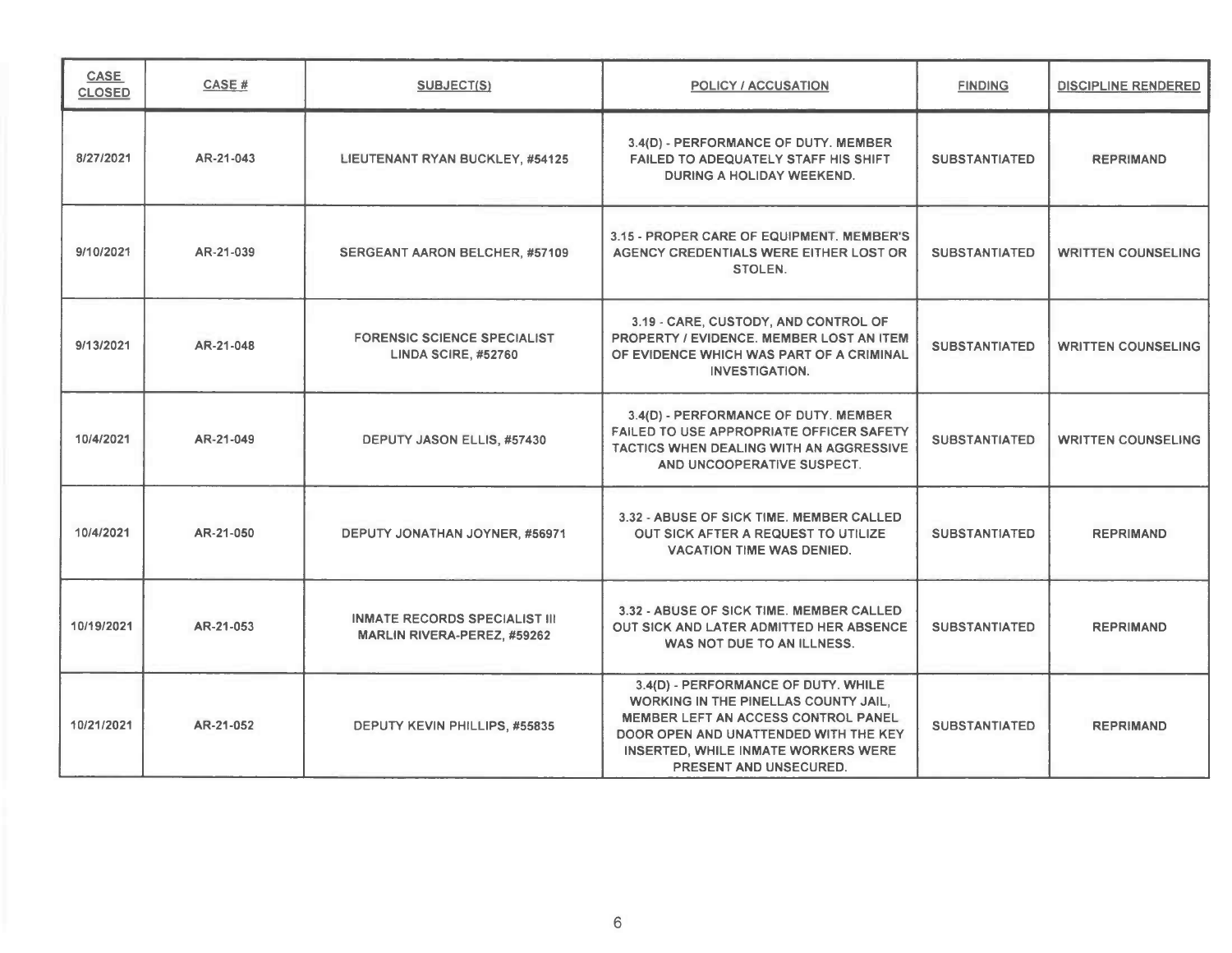| CASE<br><b>CLOSED</b> | CASE#     | <b>SUBJECT(S)</b>                                                    | <b>POLICY / ACCUSATION</b>                                                                                                                                                                                                                                                                            | <b>FINDING</b>       | <b>DISCIPLINE RENDERED</b>                  |
|-----------------------|-----------|----------------------------------------------------------------------|-------------------------------------------------------------------------------------------------------------------------------------------------------------------------------------------------------------------------------------------------------------------------------------------------------|----------------------|---------------------------------------------|
| 10/22/2021            | AR-21-054 | <b>DEPUTY NICHOLAS ARLINGTON, #59576</b><br>DEPUTY REID BACK, #59428 | 3.4(D) - PERFORMANCE OF DUTY. MEMBERS<br><b>FAILED TO CONDUCT A PROPER AND THOROUGH</b><br><b>INVESTIGATION CONCERNING A STOLEN GOLF</b><br>CART, WHERE SUSPECTS WERE STILL ON<br><b>SCENE. MEMBERS FAILED TO DETAIN AND</b><br><b>IDENTIFY THE SUSPECTS.</b>                                         | <b>SUBSTANTIATED</b> | <b>WRITTEN COUNSELING</b><br>X <sub>2</sub> |
| 10/28/2021            | AR-21-051 | DEPUTY ASHLEY CHILTON, #58178                                        | 3.15 - PROPER CARE OF EQUIPMENT. MEMBER'S<br><b>AGENCY CREDENTIALS WERE STOLEN FROM HERI</b><br>UNLOCKED PERSONAL VEHICLE.                                                                                                                                                                            | <b>SUBSTANTIATED</b> | <b>WRITTEN COUNSELING</b>                   |
| 11/1/2021             | AR-21-057 | DEPUTY MICHAEL KRLIN, #58068<br>DEPUTY RYAN SKALKO, #58679           | 3.4(D) - PERFORMANCE OF DUTY. MEMBERS<br>ALLOWED A SUSPECT TO CONTROL AN<br><b>INVESTIGATION AND FAILED TO TAKE</b><br>APPROPRIATE ACTION. THIS RESULTED IN THE<br><b>SUSPECT ENTERING HIS BACKPACK SEVERAL</b><br>TIMES WHICH WAS LATER DISCOVERED TO<br><b>CONTAIN ILLEGAL DRUGS AND A FIREARM.</b> | <b>SUBSTANTIATED</b> | <b>WRITTEN COUNSELING</b><br>X <sub>2</sub> |
| 11/12/2021            | AR-21-056 | DEPUTY MELISSA SCHMIDT, #59524                                       | 3.40 - ASSOCIATING WITH MARRIED MEMBERS.<br><b>MEMBER ENGAGED IN AN INTIMATE</b><br><b>RELATIONSHIP WITH A MARRIED MEMBER.</b>                                                                                                                                                                        | <b>SUBSTANTIATED</b> | <b>REPRIMAND</b>                            |
| 11/9/2021             | AR-21-058 | <b>SERGEANT EUGENE PANICCIA III, #56399</b>                          | 3.4(D) - PERFORMANCE OF DUTY. OVER SEVERAL<br>INCIDENTS, MEMBER HAS DEMONSTRATED<br>DEFICIENCIES IN LEADERSHIP, DECISION<br>MAKING, CONFIDENCE AND ACCOUNTABILITY AS<br>REQUIRED FOR THE EFFECTIVE SUPERVISION OF<br>HIS SQUAD.                                                                       | <b>SUBSTANTIATED</b> | <b>WRITTEN COUNSELING</b>                   |
| 11/15/2021            | AR-21-060 | SERGEANT DAVID SIVIK, #57517                                         | 3.5 - CONDUCT TOWARD SUPERIOR AND<br>SUBORDINATE OFFICERS AND ASSOCIATES.<br><b>MEMBER ENGAGED IN UNPROFESSIONAL</b><br><b>CONDUCT TOWARD A FEMALE MEMBER, WHICH</b><br>THE MEMBER PERCEIVED AS INAPROPRIATE.                                                                                         | <b>SUBSTANTIATED</b> | <b>REPRIMAND</b>                            |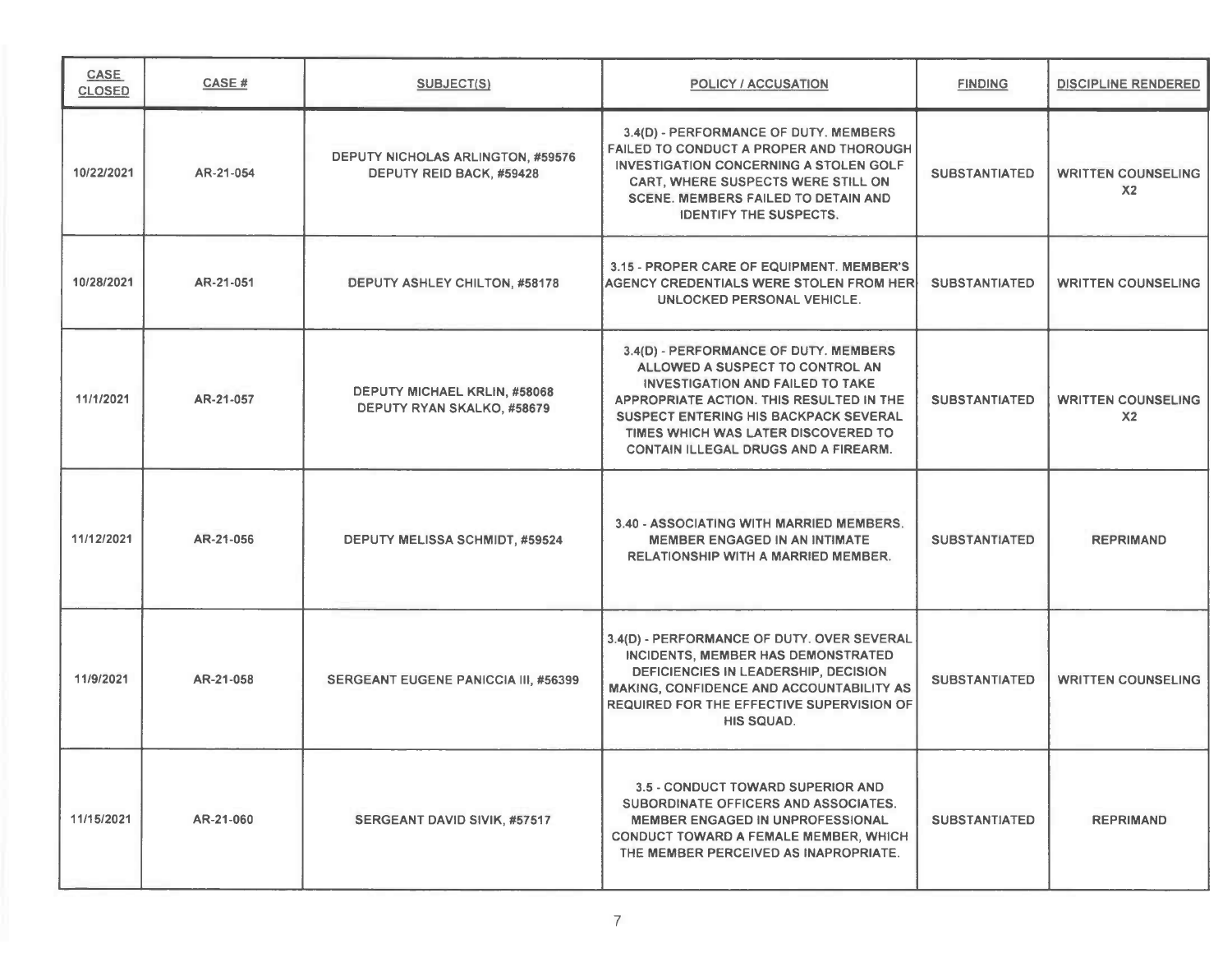| <b>CASE</b><br><b>CLOSED</b> | CASE#     | <b>SUBJECT(S)</b>                                           | <b>POLICY / ACCUSATION</b>                                                                                                                                                                                                                                                                                                                                                 | <b>FINDING</b>       | <b>DISCIPLINE RENDERED</b> |
|------------------------------|-----------|-------------------------------------------------------------|----------------------------------------------------------------------------------------------------------------------------------------------------------------------------------------------------------------------------------------------------------------------------------------------------------------------------------------------------------------------------|----------------------|----------------------------|
| 11/17/2021                   | AR-21-059 | <b>DEPUTY CONNOR BRENNAN, #60492</b>                        | 3.15 - PROPER CARE OF EQUIPMENT. WHILE<br><b>TRANSFERRING HIS EQUIPMENT TO HIS FIELD</b><br>TRAINING OFFICER'S VEHICLE, MEMBER LEFT HIS<br>AR-15 RIFLE, MAGAZINES, AMMUNITION AND<br>OPTIC IN THE PARKING LOT OF THE PROPERTY<br>AND EVIDENCE DIVISION. MEMBER REALIZED THE<br>ERROR ONE AND A HALF HOURS LATER AND ALL<br><b>ITEMS WERE RECOVERED.</b>                    | <b>SUBSTANTIATED</b> | <b>REPRIMAND</b>           |
| 11/18/2021                   | AR-21-055 | <b>CASE ASSIGNMENT TECHNICIAN</b><br>LESLIE JOHNSON, #58822 | 3.4(D) - PERFORMANCE OF DUTY. MEMBER HAS<br><b>EXHIBITED NUMEROUS DEFICIENCIES IN THE</b><br>PERFORMANCE OF HER DUTIES.                                                                                                                                                                                                                                                    | <b>SUBSTANTIATED</b> | <b>REPRIMAND</b>           |
| 11/19/2021                   | AR-21-061 | DEPUTY JEFFREY CELEMENT, #54573                             | 3.5 - CONDUCT TOWARD SUPERIOR AND<br>SUBORDINATE OFFICERS AND ASSOCIATES.<br><b>MEMBER RESPONDED TO A DOMESTIC VIOLENCE</b><br>CALL FOR SERVICE AFTER RECEIVING A PHONE<br>CALL FROM ONE OF THE PARTIES INVOLVED.<br>WHO WAS A PERSONAL FRIEND. MEMBER LATER<br><b>REFUSED TO LEAVE THE LOCATION AFTER BEING</b><br>DIRECTED TO DO SO BY THE FIRST SUPERVISOR<br>ON SCENE. | <b>SUBSTANTIATED</b> | <b>REPRIMAND</b>           |
| 11/19/2021                   | AR-21-063 | DEPUTY BRADLEY BYERS, #53784                                | 3.3 - KNOWLEDGE OF, AND OBEDIENCE TO, LAWS<br>AND RULES AND REGULATIONS. WHILE AT THE<br>K9 COMPOUND, MEMBER FAILED TO MAINTAIN<br><b>CONTROL OF HIS K9 PARTNER WHILE OFF LEAD.</b><br>WHICH LED TO THE K9 ROAMING ONTO THE<br>FIRING LINE OF THE AGENCY RANGE AND BITING<br>AN AGENCY MEMBER ON THE WRIST.                                                                | <b>SUBSTANTIATED</b> | <b>WRITTEN COUNSELING</b>  |
| 11/30/2021                   | AR-21-062 | DEPUTY FRANCISCO ZAPATA - ROLON, #60324                     | 3.4(D) - PERFORMANCE OF DUTY. MEMBER<br><b>FAILED TO INVESTIGATE AND THOROUGHLY</b><br>DOCUMENT A CALL FOR SERVICE RELATED TO A<br>DOMESTIC BATTERY. MEMBER LATER FAILED TO<br>CONDUCT FOLLOW-UP AS DIRECTED BY HIS<br><b>SUPERVISION.</b>                                                                                                                                 | <b>SUBSTANTIATED</b> | <b>REPRIMAND</b>           |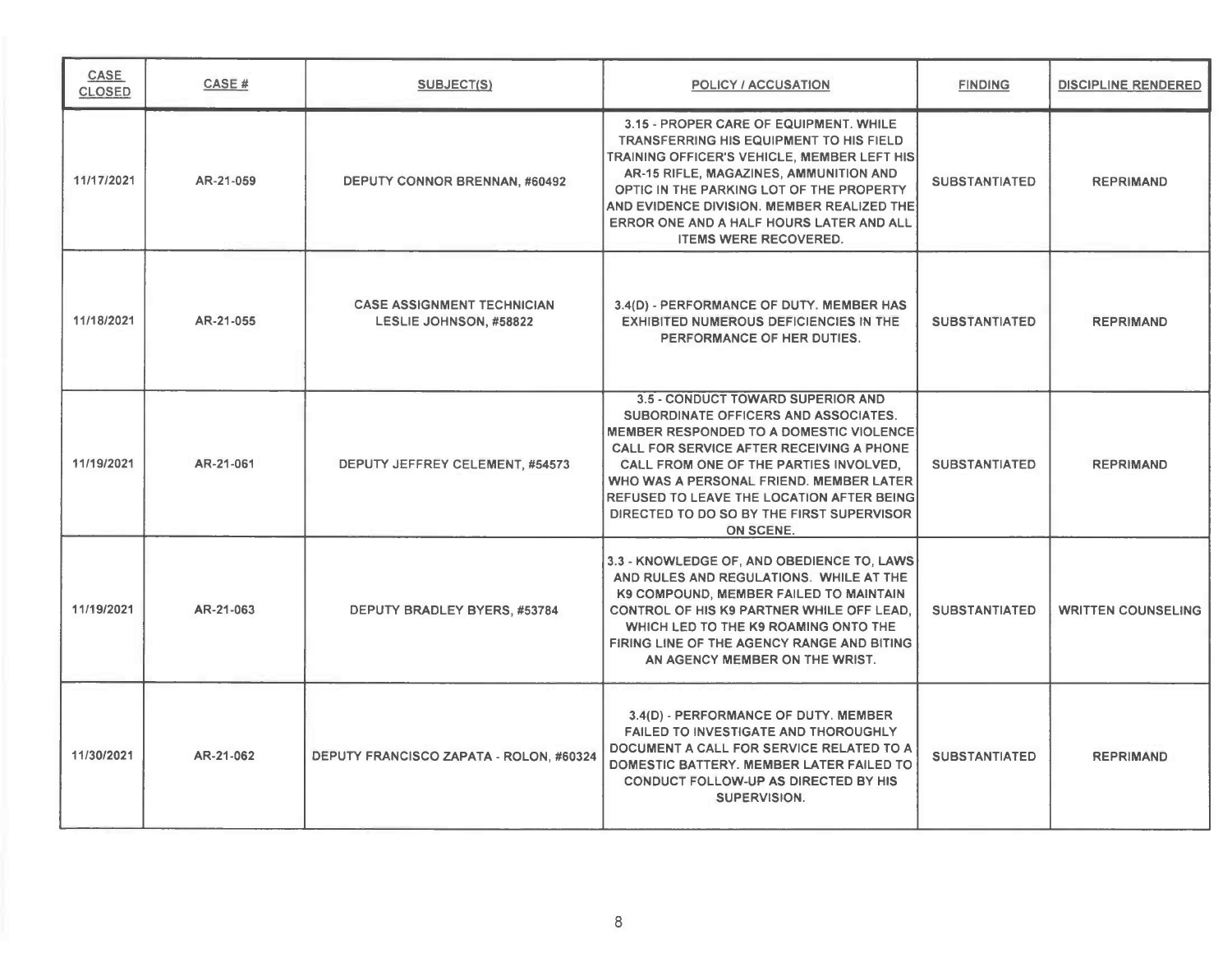| <b>CASE</b><br><b>CLOSED</b> | <b>CASE#</b> | <b>SUBJECT(S)</b>                                                | <b>POLICY / ACCUSATION</b>                                                                                                                                                                                                                                                                                               | <b>FINDING</b>       | <b>DISCIPLINE RENDERED</b> |
|------------------------------|--------------|------------------------------------------------------------------|--------------------------------------------------------------------------------------------------------------------------------------------------------------------------------------------------------------------------------------------------------------------------------------------------------------------------|----------------------|----------------------------|
| 12/7/2021                    | AR-21-046    | DEPUTY PETER PAPAS, #60325                                       | 3.4(D) - PERFORMANCE OF DUTY. MEMBER<br><b>FAILED TO COMPLETE A REPORT REGARDING A</b><br>CALL FOR SERVICE RELATED TO AN ALLEGATION<br>OF LEWD & LASCIVIOUS CONDUCT IN THE<br>PRESSENCE OF A CHILD.                                                                                                                      | <b>SUBSTANTIATED</b> | <b>REPRIMAND</b>           |
| 12/7/2021                    | AR-21-064    | DEPUTY JAYSON YOUNG, #58306                                      | 3.5- CONDUCT TOWARD SUPERIOR AND<br><b>SUBORDINATE OFFICERS AND ASSOCIATES &amp;</b><br>3.41 - USE OF TOBACCO PRODUCTS. MEMBER<br>WAS LESS THAN CANDID WITH SUPERVISION<br>REGARDING HIS OFF DUTY CONTACT WITH LAW<br><b>ENFORCEMENT . ADDITIONALLY, MEMBER WAS</b><br>OBSERVED USING TOBACCO PRODUCTS WHILE<br>ON DUTY. | <b>SUBSTANTIATED</b> | <b>REPRIMAND X2</b>        |
| 12/20/2021                   | AR-21-066    | DEPUTY JESSICA HUGHEY, #58602                                    | 3.4(D) - PERFORMANCE OF DUTY. MEMBER<br><b>FAILED TO CONDUCT A THOROUGH PRE-</b><br><b>EMPLOYMENT BACKGROUND INVESTIGATION ON</b><br>AN APPLICANT.                                                                                                                                                                       | <b>SUBSTANTIATED</b> | <b>WRITTEN COUNSELING</b>  |
| 12/30/2021                   | AR-21-065    | DEPUTY SEAN MORAN, #55051<br><b>CORPORAL MARK REEVES, #58303</b> | 3.4(D) - PERFORMANCE OF DUTY. MEMBERS<br><b>FAILED TO CONDUCT A THOROUGH DEATH</b><br><b>INVESTIGATION AND OVERLOOKED KEY</b><br>FACTORS RELATED TO THE DEATH.                                                                                                                                                           | <b>SUBSTANTIATED</b> | <b>REPRIMAND X2</b>        |
| 1/3/2022                     | AR-21-070    | DEPUTY CHRISTOPHER HRYC, #59485                                  | 3.4(D) - PERFORMANCE OF DUTY. MEMBER<br>MISIDENTIFIED A SUSPECT IN AN INVESTIGATION<br>WHICH RESULTED IN THE ERRONEOUS ARREST<br>OF THE WRONG SUBJECT.                                                                                                                                                                   | <b>SUBSTANTIATED</b> | <b>REPRIMAND</b>           |